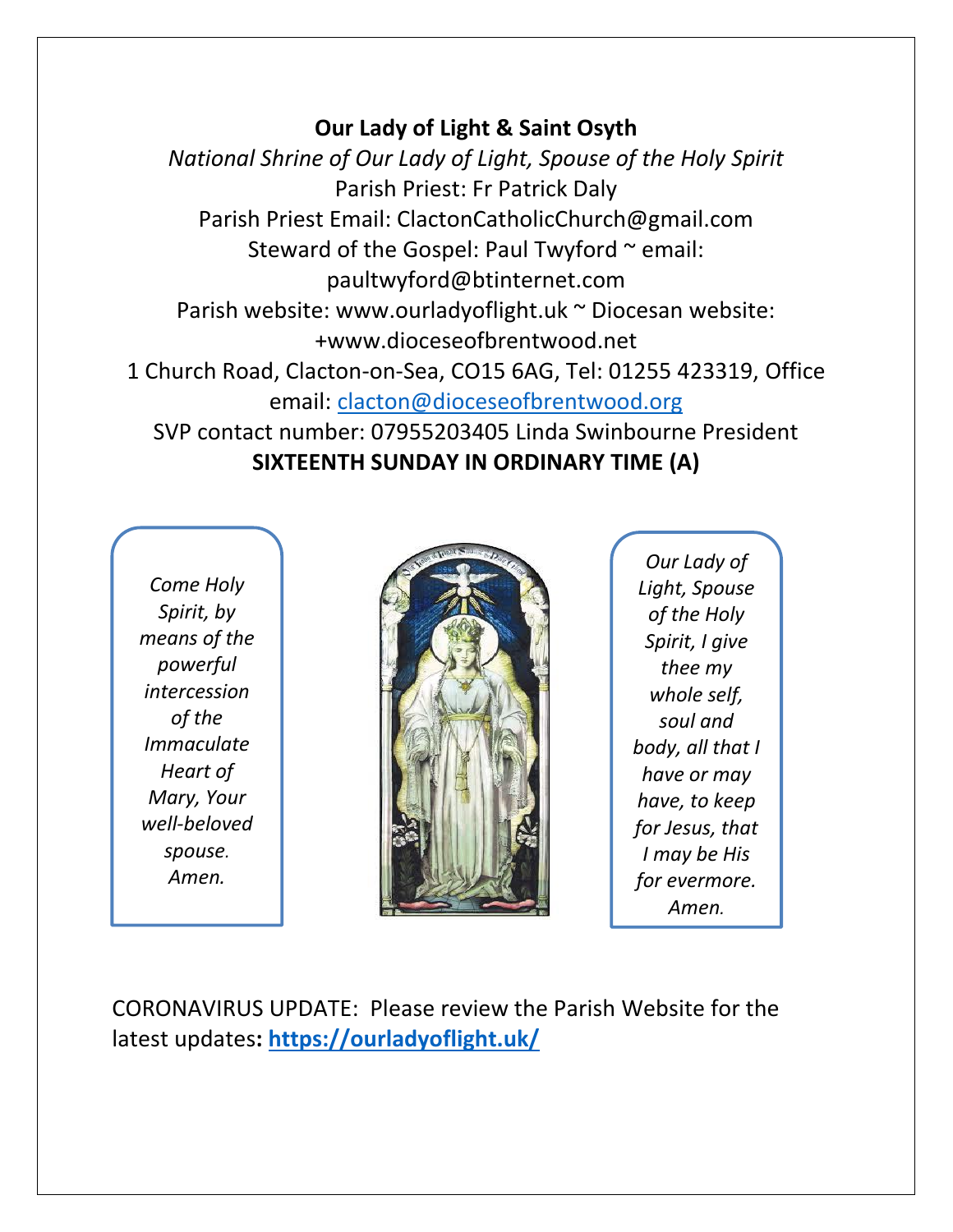GIFT AID ENVELOPES: The boxes are available at the entrance to the church. Please take your box home. You do not have to use the envelopes if you are giving through standing order and quoting your gift aid number.

## OFFERTORY COLLECTION / DONATIONS

Offerings can be made by standing order or electronic payments using the following details: **Bank Title: Catholic Church Clacton-on-Sea, Sort Code 401322, Account Number: 41020463** or by debit card using the donation button on our website. Members of the gift-aid scheme should quote their name and gift aid number in the Reference. Thank you for your support. Fr Patrick.

CHURCH OPENING FOR PERSONAL PRAYER: Following the introduction of public Mass, the opening of the Church for personal prayer on Saturdays has been reduced to 2 hours from 11.00am to 1.00pm. There will be exposition of the Blessed Sacrament during this period.

RESUMPTION OF PUBLIC MASS: I am delighted to confirm that public Mass has resumed on Friday  $17<sup>th</sup>$  July. Thank you for the volunteer Stewards and Cleaners, who have made it possible to resume Mass. Please note the following:

- We are not in normal times and will not be for the foreseeable future
- The Sunday obligation has not been reinstated at this time
- The maximum number of people permitted at any one Mass will be 60
- The maximum number of 60 has been calculated based on social distancing below 2 meters
- **I would ask that those who are able to attend Mass in the week, refrain from attending Mass at the weekends to allow others the opportunity**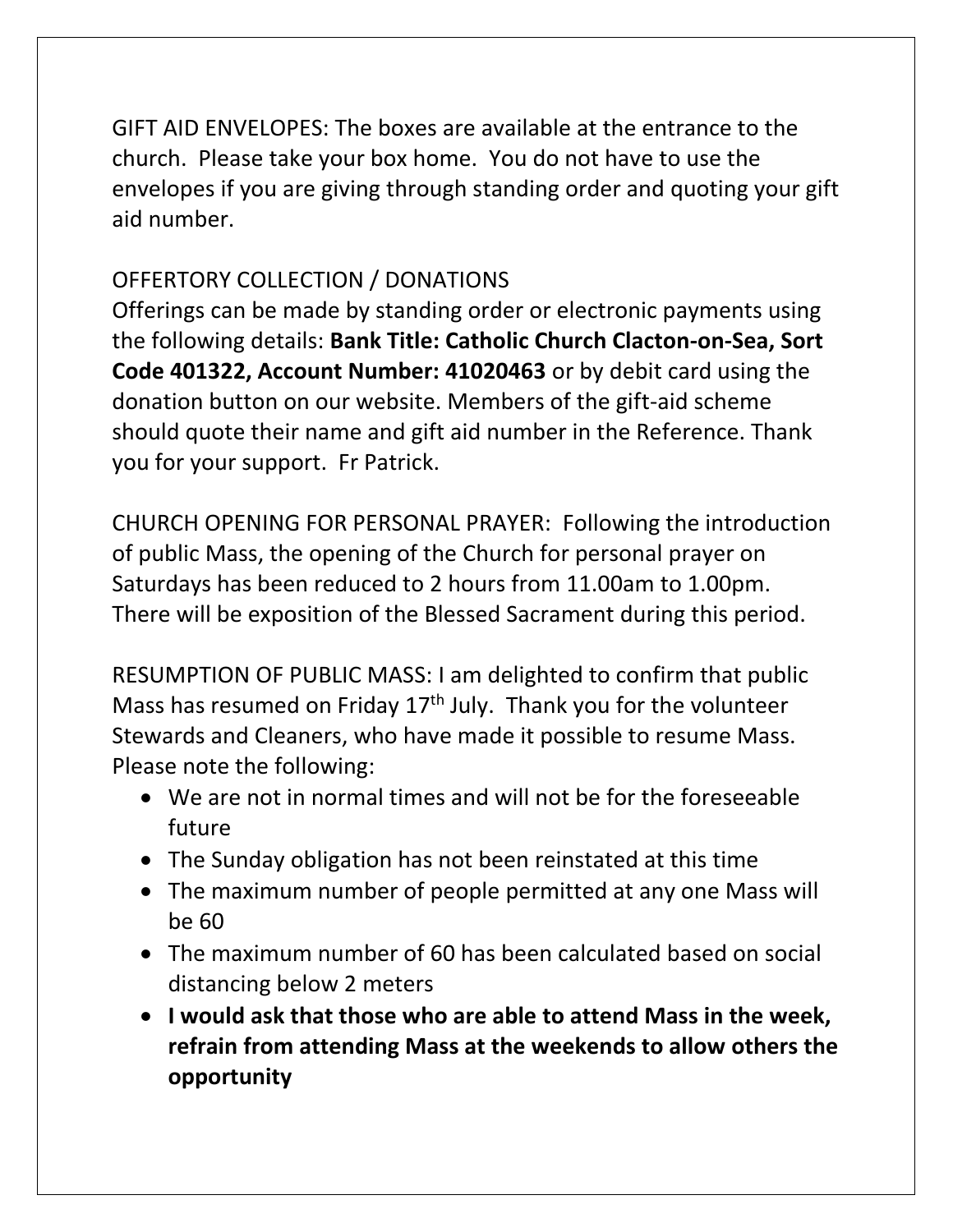- You must wear a face mask or covering
- You must follow the instructions of the Parish Stewards
- You must not attend Mass if you are at 'clinical risk' of COVID 19 or have been advised to shield
- You must follow 'social distancing'
- You must sanitise your hands on entering and leaving the Church
- Forms will be available to allow you to provide your contact details in the event of the need for contact tracing. The completed forms will be held for 21 days and will then be destroyed. Please bring your own pen.
- Children are welcome but must be accompanied by an adult
- Please allow plenty of time before the commencement of the service to prevent queuing
- At Holy Communion, you must remain in your pew until asked by a Parish Steward to come forward to receive the Blessed Sacrament
- Holy Communion must be received in silence
- It is only possible to receive Holy Communion in the hand
- You must follow the one-way system in the church
- It is not possible to allow access to the Parish Hall Toilets at the present time
- It will be possible to place your offering in a bucket, but I would request that, wherever possible, all offerings are made electronically by standing order or via the donation button on the website. This will reduce the level of risk to our collection counters and those who will need to visit the bank
- There will be no Readers, Servers, Sacristans or Extraordinary Ministers of Holy Communion at this stage.
- Do not enter the sacristy.
- Please leave the church after Mass promptly to allow us to complete sanitizing and cleaning.

Thank you for your understanding and support. Fr Patrick.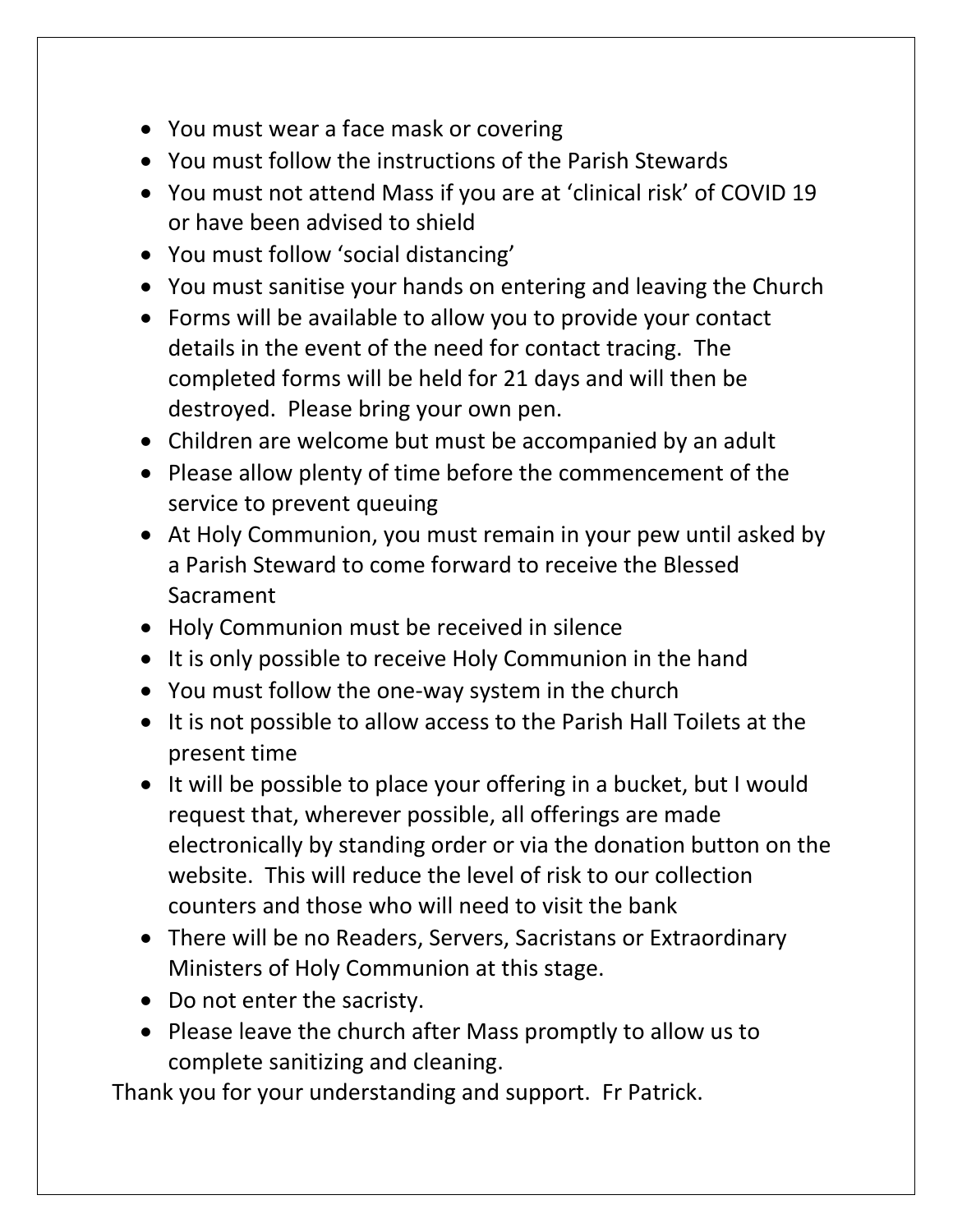DEEP CLEAN OF PARISH HALL: I am still seeking volunteers for the deep clean of the Parish Hall. PPE will be provided to helpers. We need the kitchen, the sitting area, the main hall, toilets, and entrance area all cleaned. Can you help? Each area can be cleaned separately at a time and date convenient to the volunteers. Fr Patrick.

THE SACRAMENT OF RECONCILIATION will resume in the presbytery garden on Saturday 18th July from 11.00 am to 12.00 pm. Please remain in your car or wait in the car park until you are called into the garden through the rear gate.

## MATTHEW 13:24-43

This week's Gospel follows on from 'The parable of the sower' last weekend. God is the Sower and the seed is the Word of God. Jesus Christ is the Word of God incarnate. Jesus brings the message of love, mercy, and eternal life. He is the supreme gift of love from God the Father. He gave His Only Son to us to take upon Himself all our sins. We are forgiven, redeemed and united with God through the perfect sacrifice of the Cross. This is the message of the Kingdom of God. The message of the Kingdom of Man competes with the message of the Kingdom of God. The message of the Kingdom of Man is selfishness, pleasure in this life, and acquisition of power and material wealth. We must choose which Kingdom we wish to belong to in this life and for eternity. Our God is a being of total love. He is the source of all the love that we experience in this life and for eternity. He has paid a great price for our redemption. He wishes all humanity to be saved through the sacrifice of His Son. The price has been paid for our sins. God does not, however, impose the gift of His Son on us. He respects our freewill. God never judges us. We judge ourselves. God never excludes anybody from the gift of eternal life. We exclude ourselves. The Gospel tells us that the separation of the darnel and the wheat will not take place until the harvest. God gives us every opportunity to turn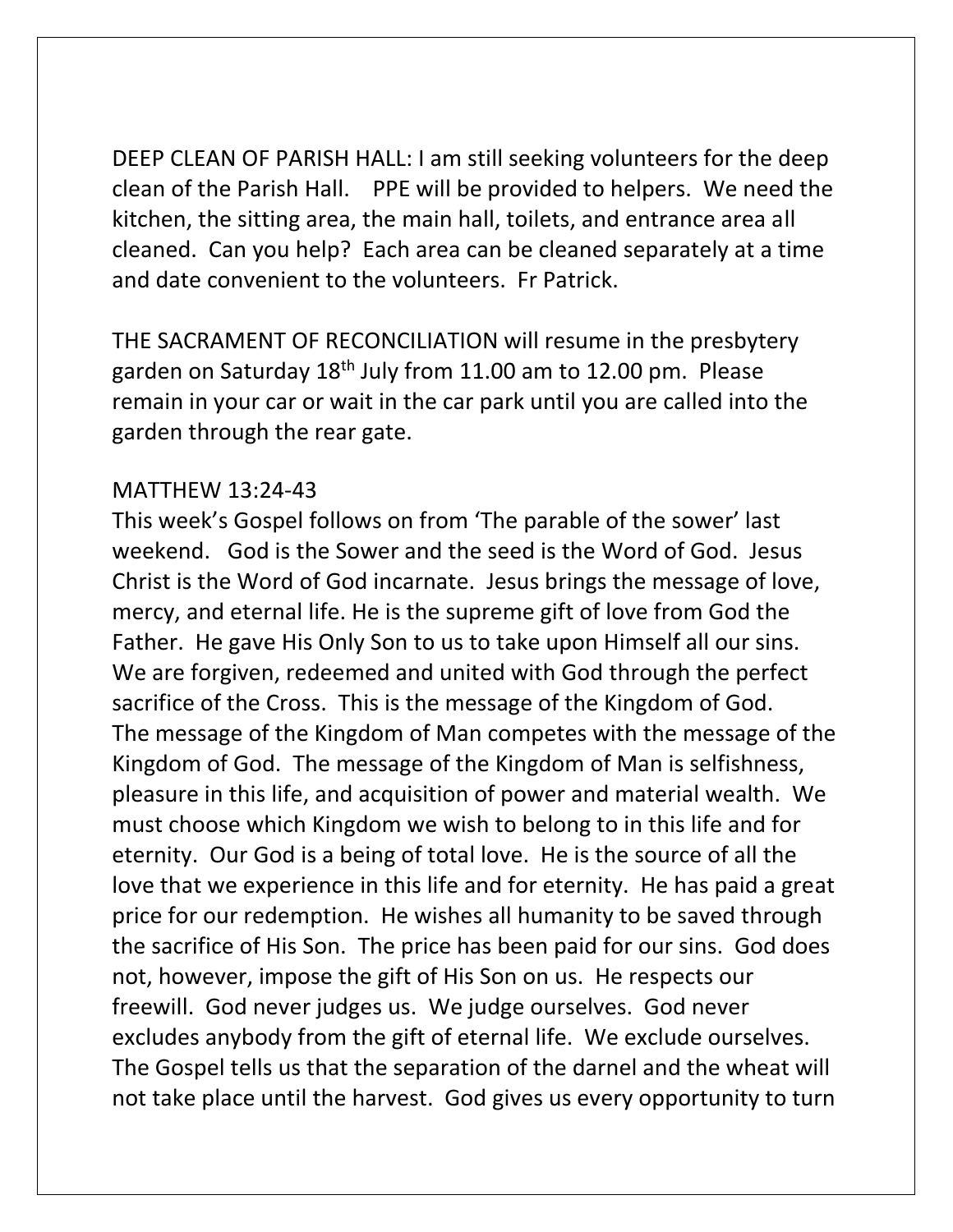to Him in repentance and to accept the gift of His love. This life is not a rehearsal. The decisions and choices of this life have eternal consequences. We can only repent and accept the Gift of God's love in this life. At the end of our lives we face our own judgement which is final.

The Gospel tells us that 'The Kingdom of Heaven is like a yeast a woman took and mixed in with three measures of flour till it was leavened all through'. It is like 'a mustard seed which a man took and sowed in his field. It is the smallest of all the seeds, but when it has grown it is the biggest shrub of all and becomes a tree so that the birds of the air come and shelter in its branches'. The Kingdom of Heaven arrived with the Incarnation of Our Lord Jesus Christ through the Holy Spirit and the Blessed Virgin Mary. The Kingdom of Heaven was accomplished on a Cross on Calvary. The Kingdom of Heaven will be completed at the end of time with Our Lord Jesus Christ coming in glory. The Church is the symbol of the Kingdom of Heaven, which has never ceased to grow on earth. We are the birds who shelter in the branches of the Church. It is through the Church that we receive the most perfect means of repentance and access to the redemptive sacrifice of Our Lord Jesus Christ. It is through the Church that we receive the gift of the Sacrament of Reconciliation.

| MASSES WILL BE OPEN TO A MAXIMUM OF 60 PEOPLE IN THE |
|------------------------------------------------------|
| <b>CHURCH</b>                                        |

| Saturday 18 <sup>th</sup> July | $9.30$ am.  | <b>MASS: Lisa Andrews</b> |
|--------------------------------|-------------|---------------------------|
|                                |             | Intentions.               |
|                                |             | (Tim & Catherine)         |
| Saturday 18 <sup>th</sup> July | $11.00$ am. | <b>SACRAMENT OF</b>       |
|                                |             | <b>RECONCILIATION: In</b> |
|                                |             | the presbytery            |
|                                |             | garden.                   |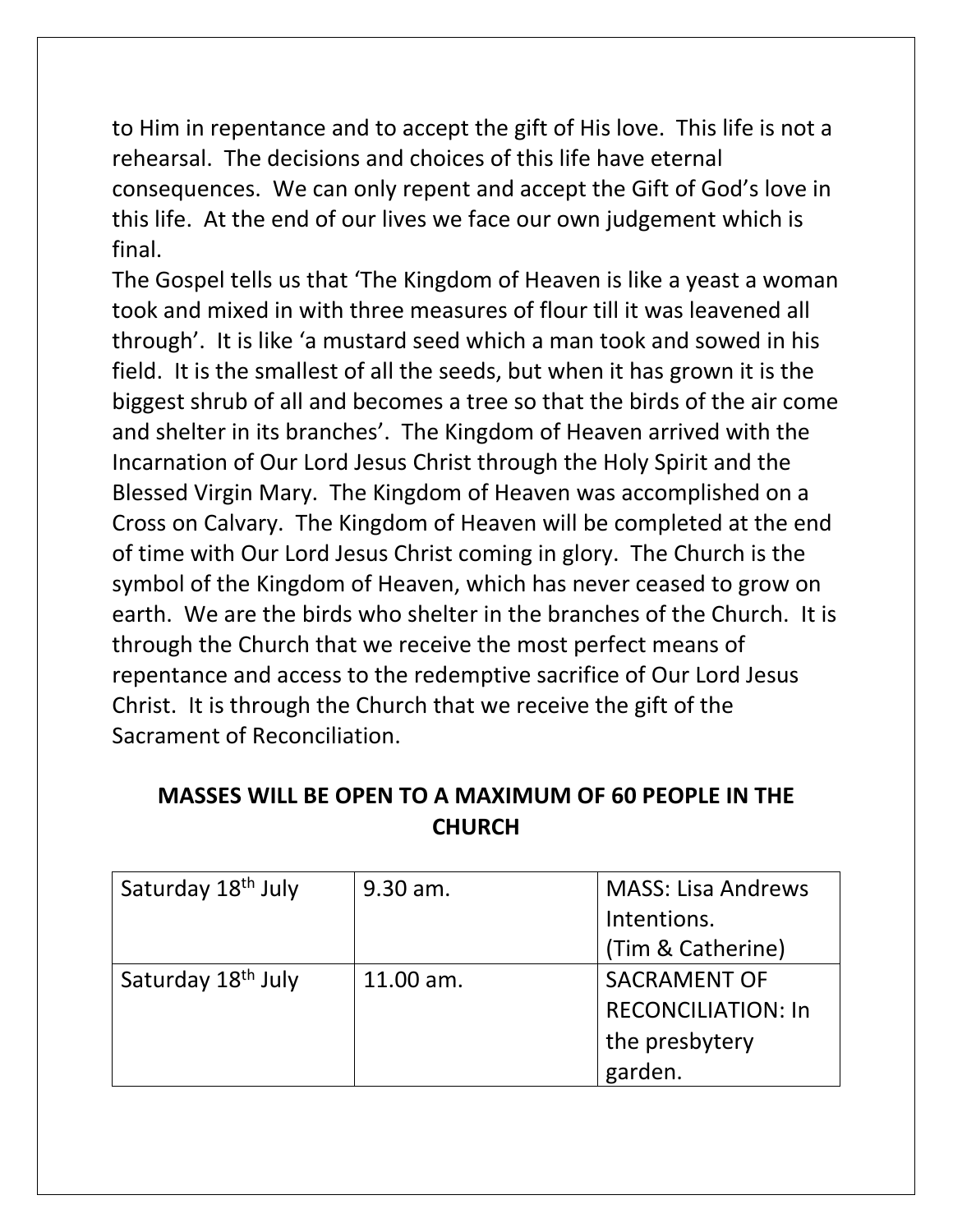| Saturday 18 <sup>th</sup> July                                | 3.00 pm.   | <b>WEDDING: Joan and</b><br>Brian Locker. |
|---------------------------------------------------------------|------------|-------------------------------------------|
| Saturday 18 <sup>th</sup> July<br><b>Vigil Mass Sixteenth</b> | 5.00 pm.   | <b>MASS: Mary Coughlan</b><br><b>RIP</b>  |
| <b>Sunday in Ordinary</b>                                     |            | (Angela O'Nell)                           |
| Time A                                                        |            |                                           |
| Sunday 19th July                                              | $8.30$ am. | <b>MASS: Betty Smith</b>                  |
| Sixteenth Sunday in                                           |            | <b>RIP</b>                                |
| <b>Ordinary Time A</b>                                        |            | (Harry)                                   |
| Sunday 19th July                                              | 10.30 am.  | <b>MASS: Denis</b>                        |
|                                                               |            | <b>Cunningham RIP</b>                     |
|                                                               |            | (Pat & Breda)                             |
| Monday 20 <sup>th</sup> July                                  | 9.30 am.   | <b>MASS: John Gamble</b>                  |
|                                                               |            | <b>RIP</b>                                |
|                                                               |            | (D Lane)                                  |
| Tuesday 21 <sup>st</sup> July                                 | 9.30 am.   | <b>MASS: Cathleen Byrne</b>               |
|                                                               |            | Intentions                                |
|                                                               |            | (Barbara De La                            |
|                                                               |            | Nouguede)                                 |
| Friday 24 <sup>th</sup> July                                  | 9.30 am.   | MASS: Joe Byrne                           |
|                                                               |            | Anniversary                               |
|                                                               |            | (May, Noel, Theresa,                      |
|                                                               |            | Pauline & family)                         |
| Saturday 25 <sup>th</sup> July                                | 9.30 am.   | <b>MASS: Rob Armstead</b>                 |
| Feast of St James, Ap.                                        |            | Intentions                                |
|                                                               |            | (Ann Killen)                              |
| Saturday 25 <sup>th</sup> July                                | 11.00 am.  | <b>SACRAMENT OF</b>                       |
|                                                               |            | <b>RECONCILIATION: In</b>                 |
|                                                               |            | the presbytery                            |
|                                                               |            | garden.                                   |
| Saturday 25 <sup>th</sup> July                                | 5.00 pm.   | <b>MASS: Kathleen</b>                     |
|                                                               |            | Kellegher Intentions                      |